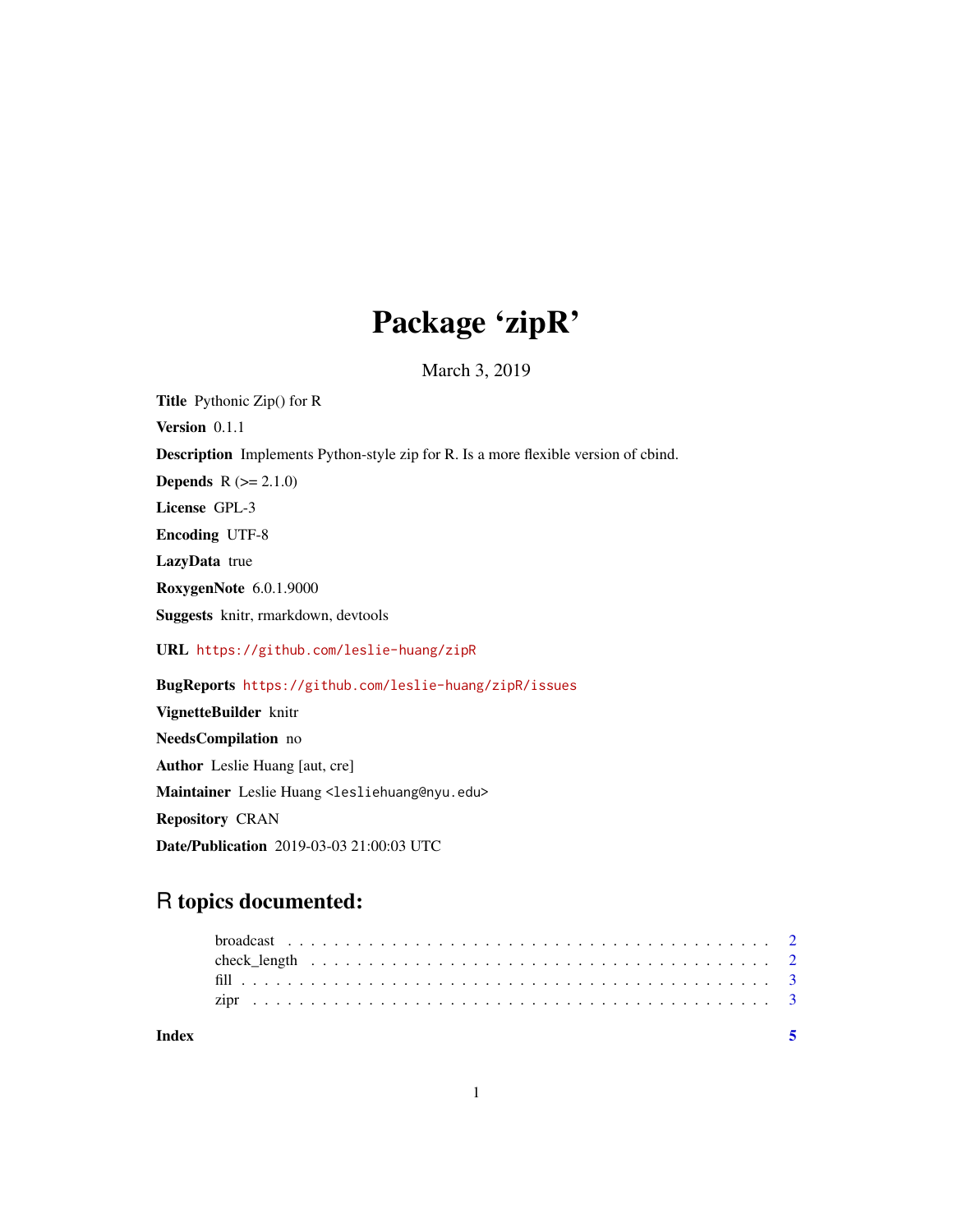<span id="page-1-0"></span>

#### Description

broadcasts a shorter vector-like object into a vector of equal length as a longer vector-like object

#### Usage

broadcast(longer, shorter)

#### Arguments

| longer  | longer vector-like object  |
|---------|----------------------------|
| shorter | shorter vector-like object |

| check_length | This function checks that the vector-like objects $x$ , $y$ are of equal |
|--------------|--------------------------------------------------------------------------|
|              | length.                                                                  |

#### Description

This function checks that the vector-like objects x, y are of equal length.

#### Usage

check\_length(x, y)

#### Arguments

| X   | vector-like object |
|-----|--------------------|
| - y | vector-like object |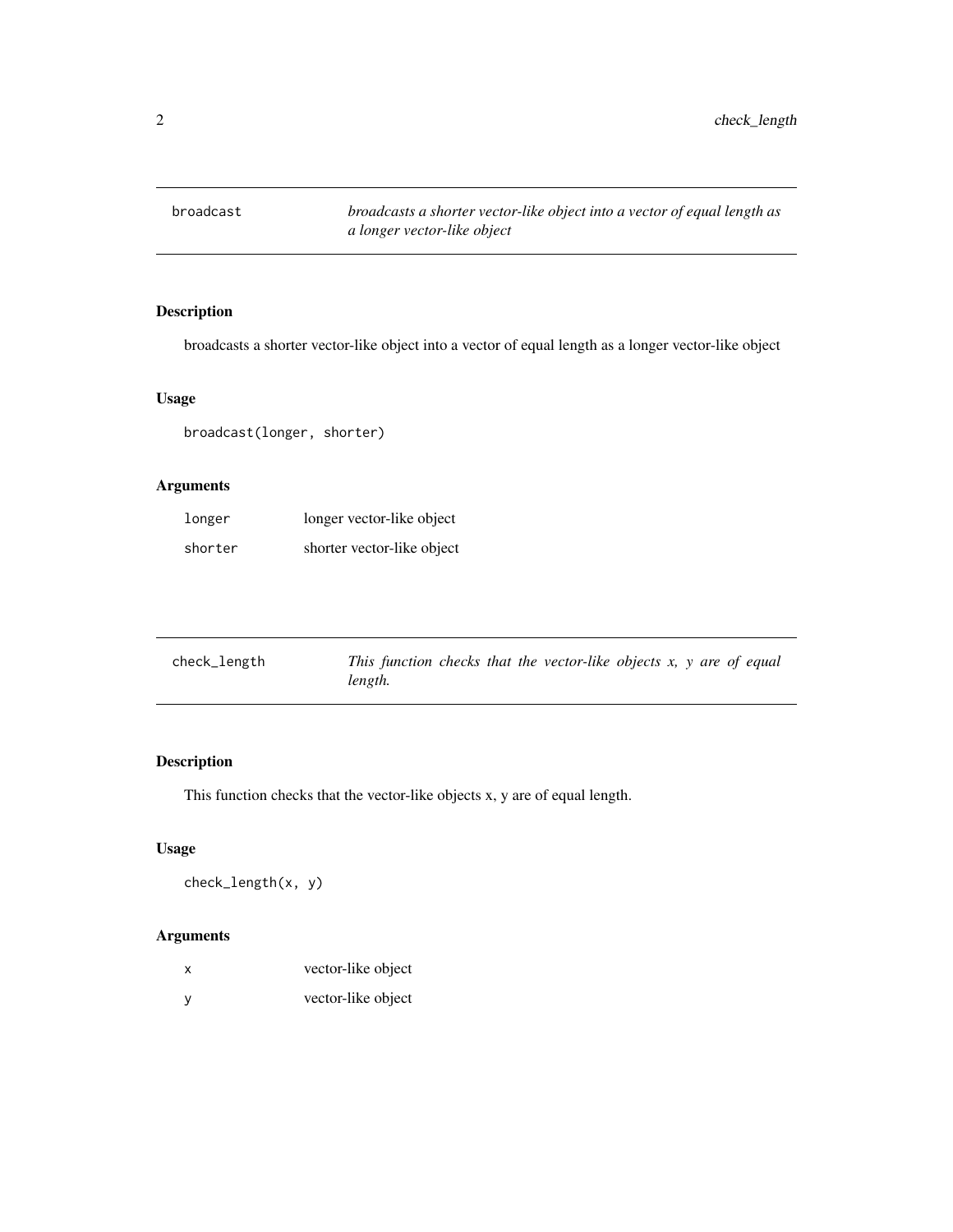<span id="page-2-0"></span>

| f11 | Use a given fillvalue to fill in a shorter sequence and returns a se-    |
|-----|--------------------------------------------------------------------------|
|     | quence of equal length to the longer sequence. Takes a subset of the     |
|     | fill sequence if fill sequence is longer than the difference between the |
|     | longer and shorter sequences                                             |

#### Description

Use a given fillvalue to fill in a shorter sequence and returns a sequence of equal length to the longer sequence. Takes a subset of the fill sequence if fill sequence is longer than the difference between the longer and shorter sequences

#### Usage

fill(longer, shorter, fillvalue)

#### Arguments

| longer    | longer vector-like object                                                                                                                                                                                                   |
|-----------|-----------------------------------------------------------------------------------------------------------------------------------------------------------------------------------------------------------------------------|
| shorter   | shorter vector-like object                                                                                                                                                                                                  |
| fillvalue | sequence of value(s) to fill in shorter vector. If fill value is longer than the dif-<br>ference between 'shorter' and 'longer', values from fillvalue will be taken only<br>until 'shorter' is the same length as 'longer' |

| zıpr | zip two vector-like objects into a dataframe |  |  |
|------|----------------------------------------------|--|--|
|      |                                              |  |  |

#### Description

zip two vector-like objects into a dataframe

#### Usage

```
zipr(x = x, y = x, broadcast = FALSE, fill = FALSE,fillvalue = c(NA))
```
#### Arguments

| $\mathsf{x}$ | vector-like object                                                                                                              |
|--------------|---------------------------------------------------------------------------------------------------------------------------------|
| <b>V</b>     | vector-like object                                                                                                              |
| broadcast    | defaults to FALSE; if TRUE, shorter sequence is repeated until its length is equal<br>to that of the longer sequence            |
| fill         | defaults to FALSE; bool for whether fill value should be implemented                                                            |
| fillvalue    | value or sequence of value(s) to fill in shorter sequence until it is the same length<br>as the longer sequence. Defaults to NA |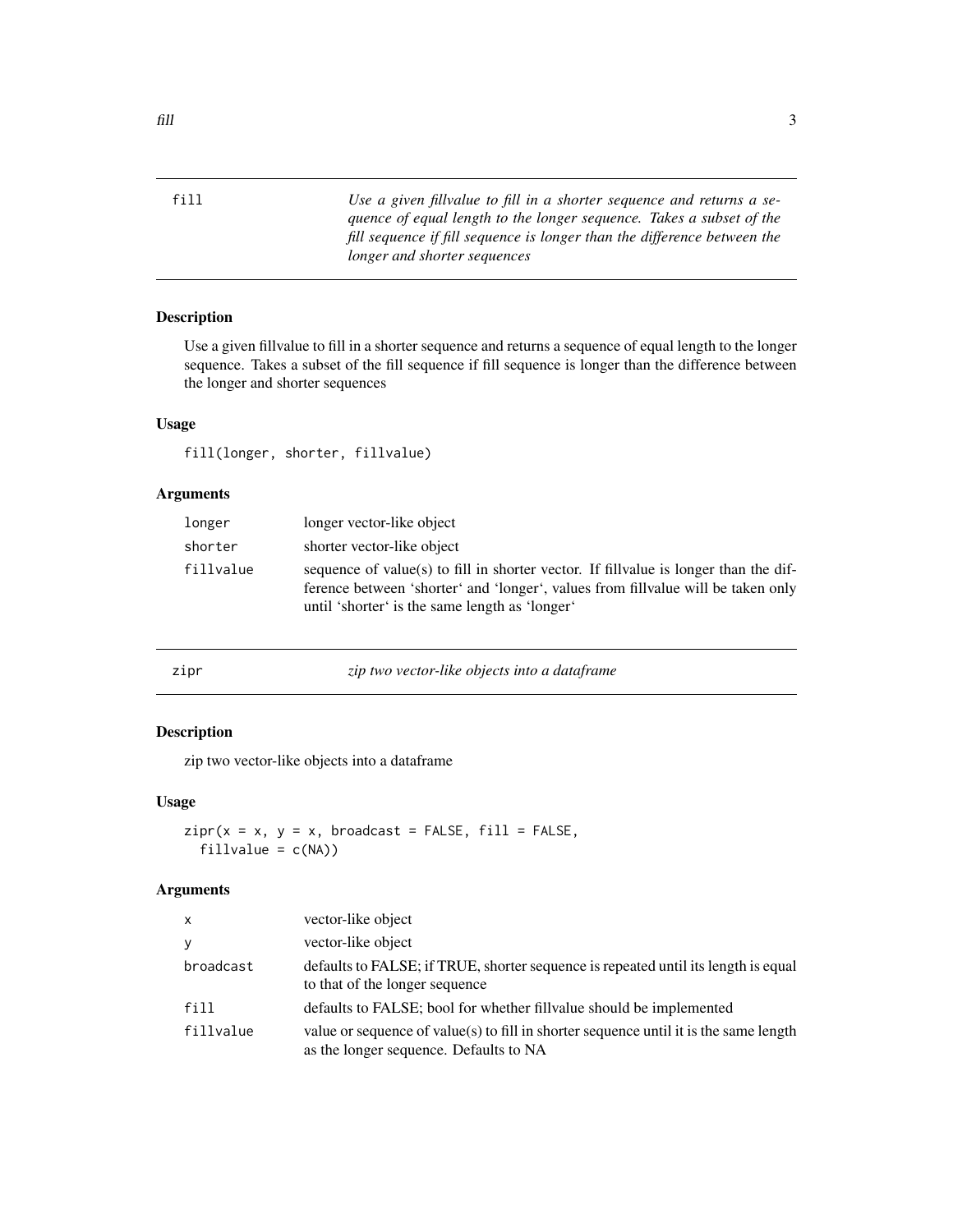#### Value

A dataframe

#### Examples

```
a \leftarrow c(1, 2, 3)b \leftarrow c(4, 5, 6)c \leftarrow c(1, 2, 3, 4, 5, 6)d \leftarrow c(7,8)z < -c(9)filler \leftarrow c(NA)
# zip two vectors of the same length
zipr(a,b)
# zip two vectors of different lengths, repeating the shorter vector
zipr(a, z, broadcast = TRUE)# zip two vectors of different lengths, using the default fill value
zipr(z, a, fill = TRUE)
```
# zip two vectors of different lengths, using a custom fill value  $zipr(c,a, fill = TRUE, fillvalue = z)$